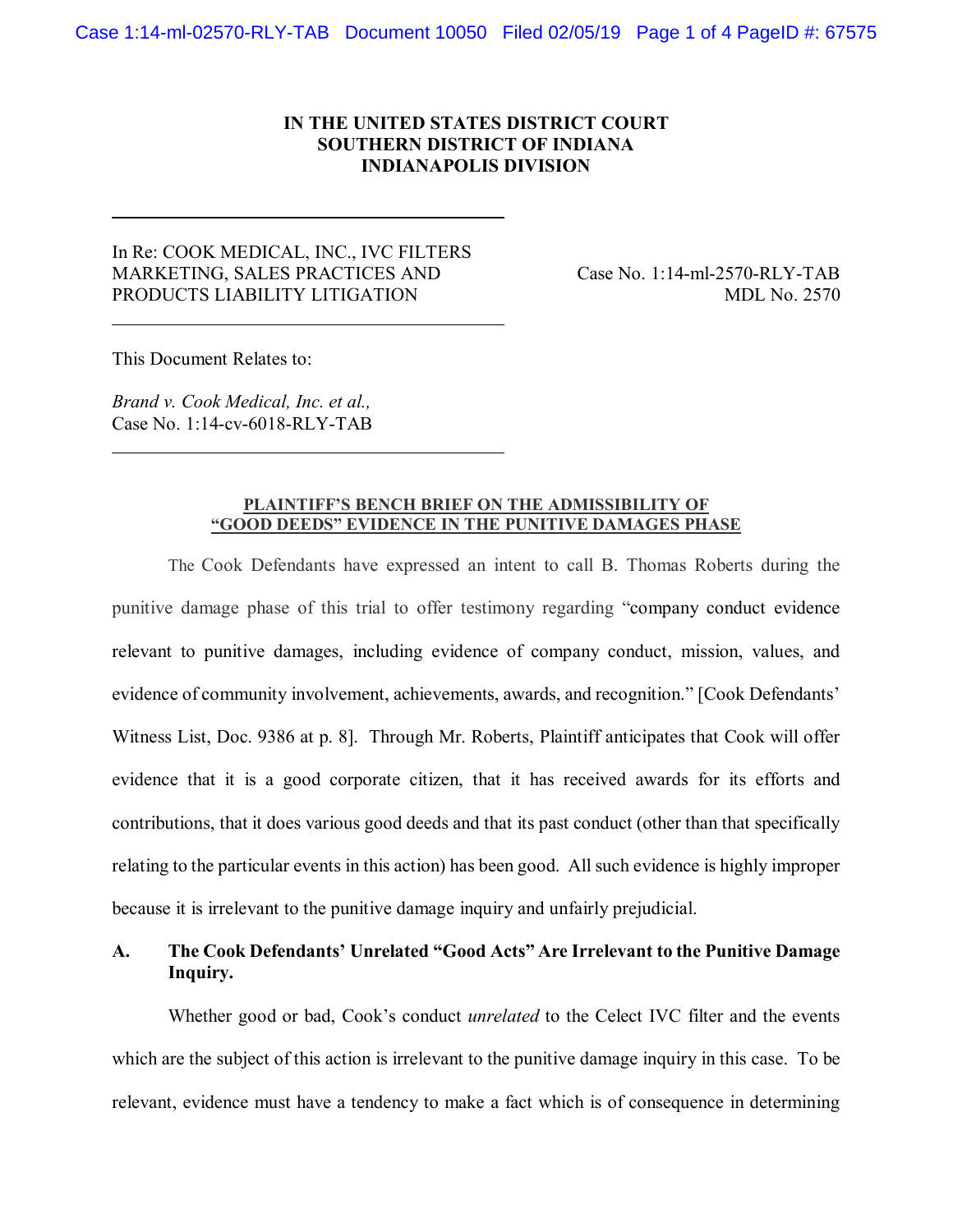the action more or less probable that it would be without the evidence. FED.R.EVID. 401, *Huddleston v. United States,* 485 U.S. 681, 682092 (1988). When considering punitive damages under Indiana law, the central issues are whether the defendant "acted with malice, fraud, gross negligence or oppressiveness" and what sum is necessary to punish the defendant and deter similar conduct in the future. The fact that Cook may have made been active in its community or may have made charitable contributions, while commendable, has no bearing upon whether or not Cook acted maliciously or with gross negligence when designing the Celect IVC filter.

Simply stated, whether or not Cook has performed "good deeds" unrelated to the design of the Celect filter is entirely irrelevant to the punitive damage issue in this case. Irrelevant evidence is not admissible and must be excluded from the case. FED.R.EVID. 402.

Courts faced with the issue have declined to allow defendants to mitigate punitive damages by introducing evidence of good deeds to the jury. Specifically, courts have been unwilling to admit evidence of charitable contributions, civic activities and good deeds that were unrelated to the punitive damage issue. *See Niver v. Travelers Indem. Co. of Illinois,* 433 F. Supp. 2d 968, 994–95 (N.D. Iowa 2006)(granting motion in limine to exclude evidence of defendants' civic activities, charitable contributions and other "good acts" as grounds for refusing or reducing punitive damages because such evidence was unrelated to the bad faith conduct at issue in the case); *Tetuan v. A. H. Robins Co.,* 738 P.2d 1210, 1240-41 (Kan. 1987)(holding that "good guy" evidence – including evidence that the drug company sponsored "orphan drugs" and engaged in philanthropic activities - is irrelevant to the issue of liability for punitive damages and is thus inadmissible); *In re Vioxx Prod. Liab. Litig.,* [No. MDL 1657, 2005 WL 3164251, at \\*1 \(E.D. La.](https://1.next.westlaw.com/Link/Document/FullText?findType=Y&serNum=2007768900&pubNum=0000999&originatingDoc=I596355af9fc511df9b8c850332338889&refType=RP&originationContext=document&transitionType=DocumentItem&contextData=(sc.Search))  [Nov. 18, 2005\)\(](https://1.next.westlaw.com/Link/Document/FullText?findType=Y&serNum=2007768900&pubNum=0000999&originatingDoc=I596355af9fc511df9b8c850332338889&refType=RP&originationContext=document&transitionType=DocumentItem&contextData=(sc.Search))granting plaintiff's motion *in limine* on defendant's reputation and "Good Acts" under Rule 401); *David v. Caterpillar, Inc.*[, 324 F.3d 851, 865 \(7th Cir. 2003\)\(](https://1.next.westlaw.com/Link/Document/FullText?findType=Y&serNum=2003234139&pubNum=0000506&originatingDoc=I596355af9fc511df9b8c850332338889&refType=RP&fi=co_pp_sp_506_865&originationContext=document&transitionType=DocumentItem&contextData=(sc.Search)#co_pp_sp_506_865)employment case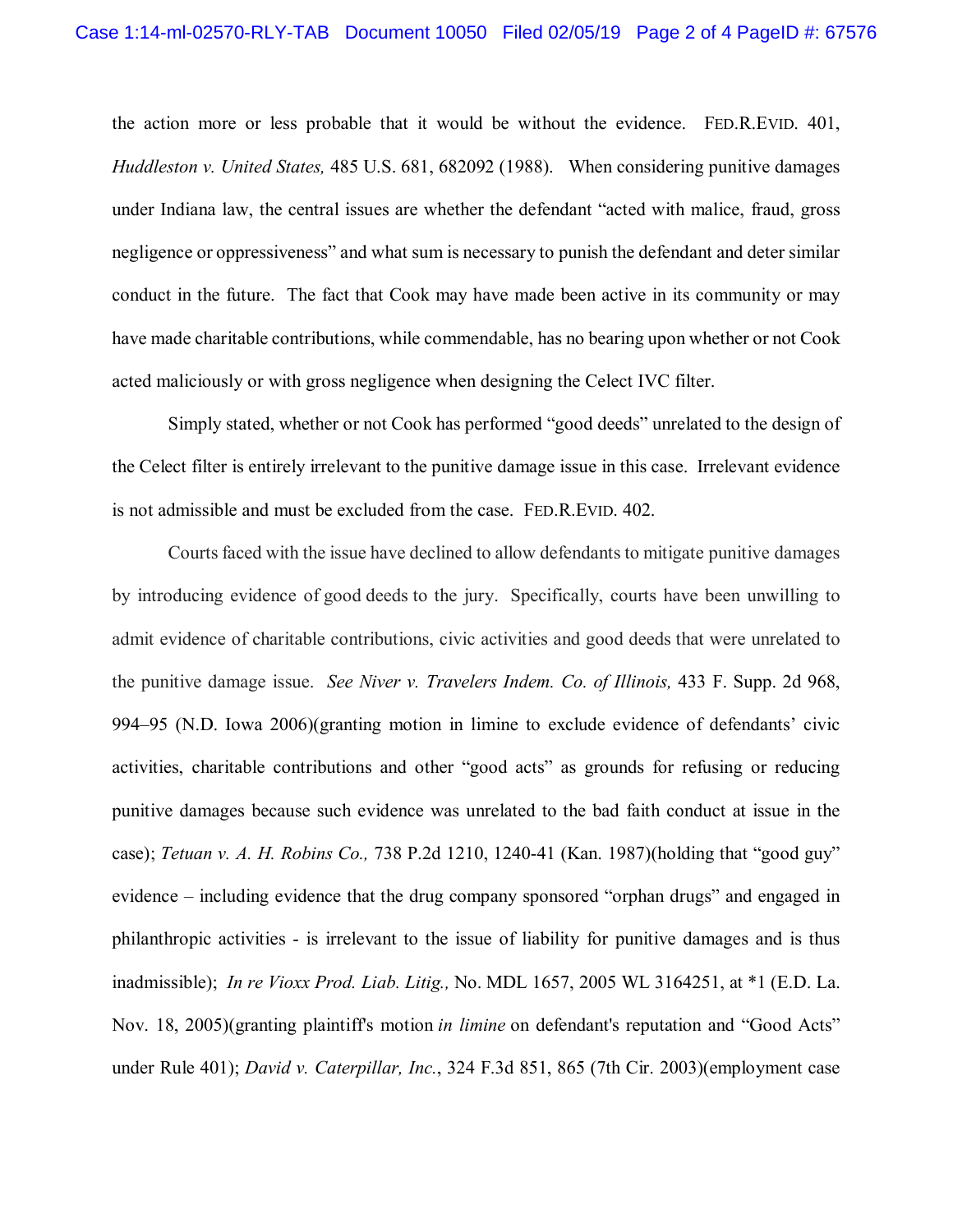noting the absence of authority for the proposition that good deeds performed after a wrongful act can insulate the defendant from an award of punitive damages).

## **B. If the Cook Defendants are Permitted to Introduce Evidence of their "Good Acts," Evidence of the Cook Defendants' "Bad Acts" Should Also Be Admitted in Rebuttal.**

If Cook is permitted to submit evidence of its reputable character and good acts that are unrelated to the design of the Celect (which it should not be permitted to do), Plaintiff should be able to rebut such contentions with evidence demonstrating that Cook is not the virtuous actor that it has portrayed itself to be. In particular, if Cook is allowed to present itself as a reputable, conscientious and responsible company based on actions unrelated to the Celect filter design, Plaintiff should likewise be permitted to go outside of the parameters of the design claim and cross Mr. Roberts on Cook's bad acts. For example, Plaintiff should be permitted to offer evidence of Cook's lies and manipulations of the OUS/Lyon Study.

Dated February 5, 2019.

Respectfully Submitted,

#### */s/ Joseph N. Williams\_\_\_\_\_\_\_\_\_\_*

Joseph N. Williams, Atty. No. 25874-49 Riley Williams & Piatt, LLC 301 Massachusetts Avenue Indianapolis, IN 46204 Telephone: (317) 633-5270 Facsimile: (317) 426-3348 Email: jwilliams@rwp-law.com

*Liaison Counsel to Plaintiffs' Steering Committee and on behalf of Plaintiffs' Steering Committee*